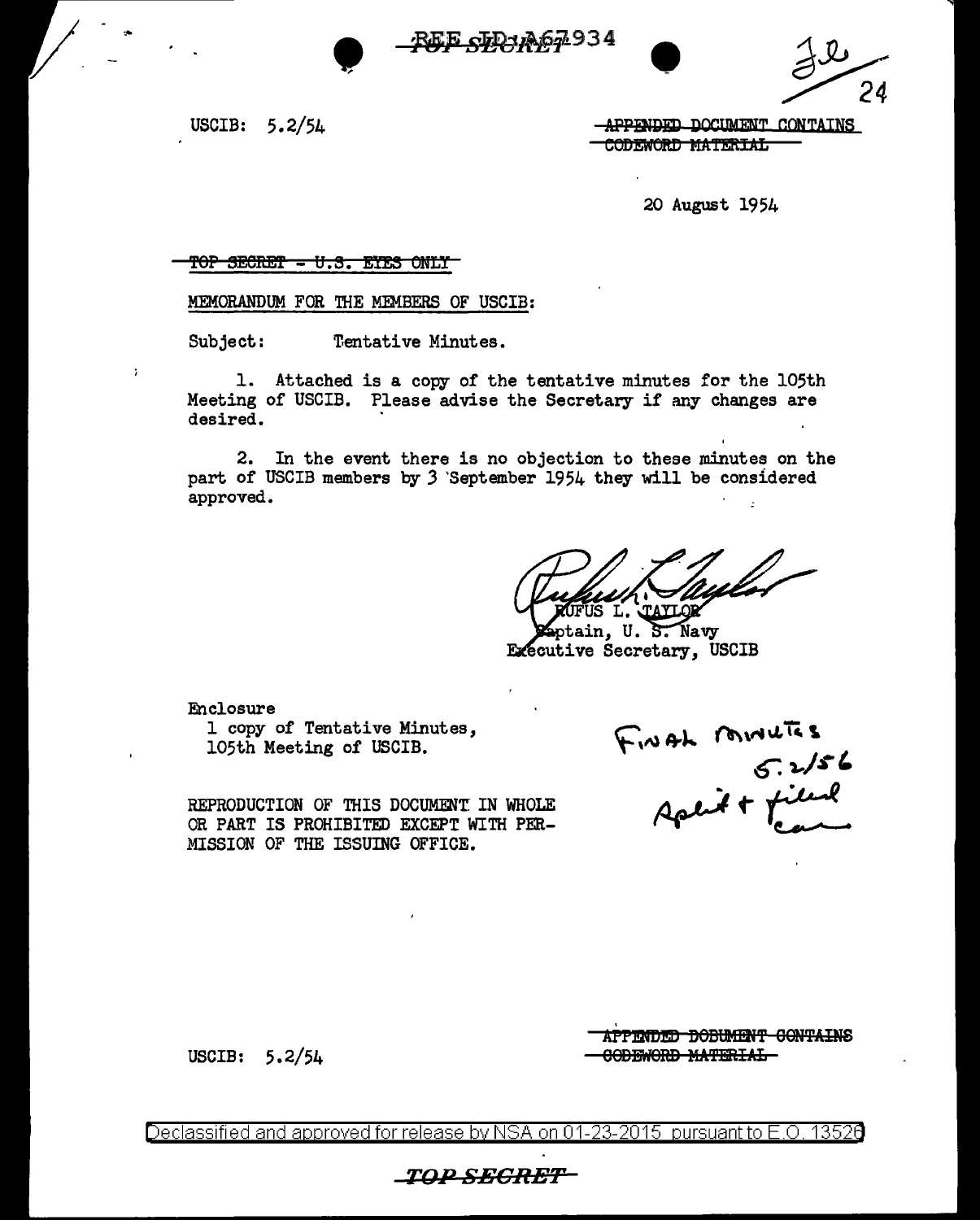**CONFIDENTIAL** <u>ETES ONLY</u>  $\overline{\mathtt{UE}}$ 

### ONE HUNDRED FIFTH MEETING

RE-FECTIDIA ANG TAB 34

## OF THE

### UNITED STATES COMMUNICATIONS INTELLIGENCE BOARD

## Lt. General C. P. Cabell. Acting Chairman

## PRESENT:

NSA:

| <b>DEFENSE:</b>             | Mr. W. H. Godel<br>(for General G. B. Erskine, USMC (Ret.))         |
|-----------------------------|---------------------------------------------------------------------|
| <u>STATE:</u>               | Mr. W. Park Armstrong, Jr.                                          |
| NSA:                        | Lt. General R. J. Canine, USA                                       |
| <u>FBI:</u>                 | Mr. S. D. Ellis<br>(for Mr. L. V. Boardman)                         |
| CLA:                        | Mr. H. D. Sheldon                                                   |
| <u>arm:</u>                 | Brigadier General R. A. Schow<br>(for Major General A. G. Trudeau)  |
| <u>NAVY</u> :               | RADM C. F. Espe                                                     |
| <u>AIR FORCE:</u>           | Brigadier General M. Lewis<br>(for Major General J. A. Samford)     |
| <b>EXECUTIVE SECRETARY:</b> | Captain R. L. Taylor, USN                                           |
| <b>SECRETARIAT:</b>         | Mr. H. D. Jones<br>Mrs. D. O. Tucker<br>W. P. Macones, CTC, USN     |
| <u>ALSO PRESENT:</u>        |                                                                     |
| DEFENSE:                    | Mr. P. J. Patton                                                    |
| <u>STATE:</u>               | Mr. F. Howe at a state<br>Mr. T. A. Polyzoides<br>Mr. R. F. Packard |

Captain D. M. Agnew, USN Captain J. S. Holtwick, USN LCDR P. J. Karl. Mr. B. K. Buffham

**CONFIDENTIAL**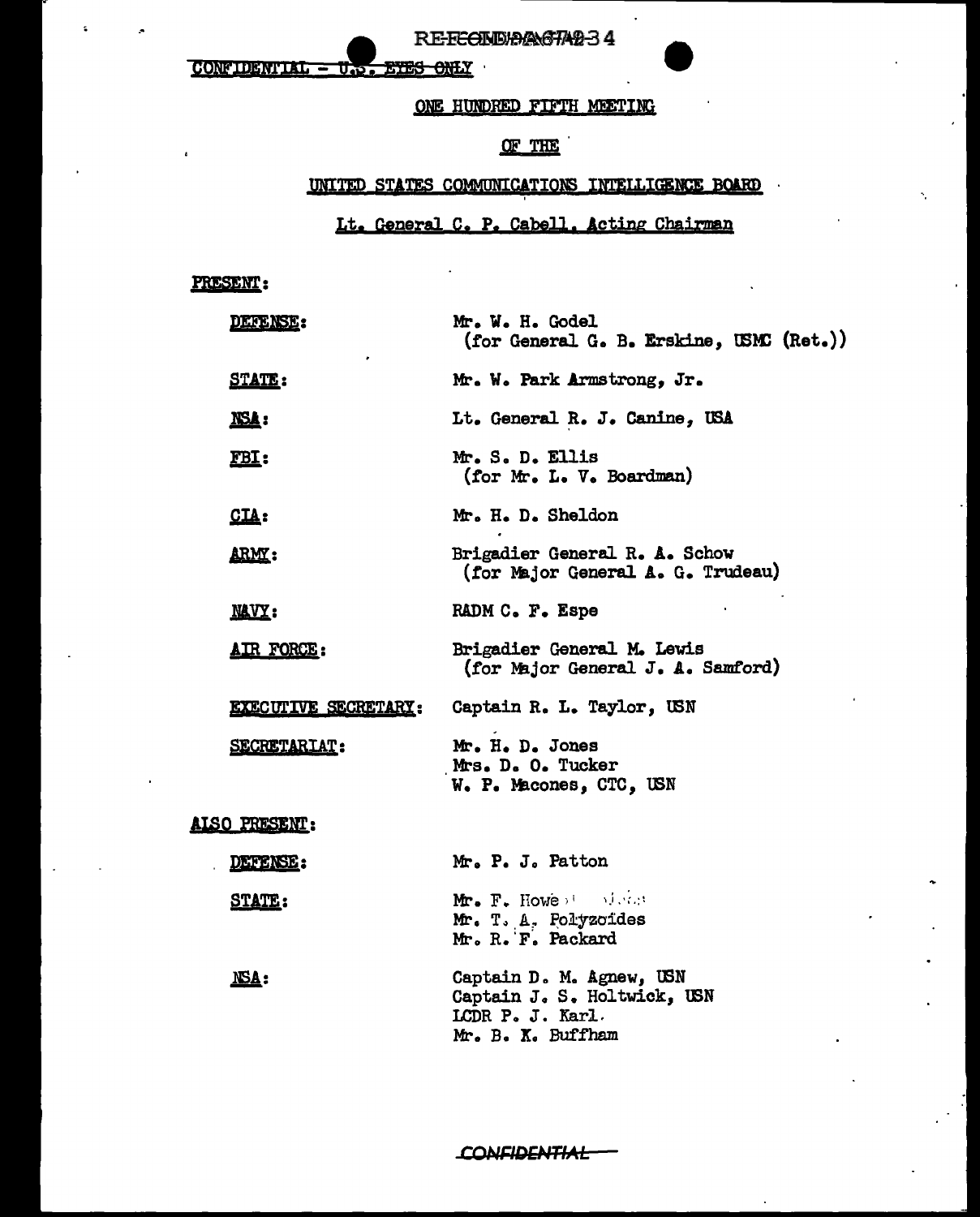REF\_IDNAGEN984

<u> GONFIDENTIAL –</u> <del>U.S. BYES ONLY</del>

CIA:

ARMI:

Mr. W. H. Wheeler

Brigadier General F. Mason Colonel J. P. Kaylor Lt. Colonel R. Leffers Major A. L. Millican

**OGA** 

**NAVY:** Captain W. M. McCormick

AIR FORCE: Lt. Colonel F. J. Harrold Major W. S. J. Curley Captain A. T. Miller

COMMITTEE CHAIRMAN: Lt. Colonel H. C. Simmons, USAF (Intelligence)

The One Hundred Fifth Meeting of the United States Communications Intelligence Board was held in the Projection Room, Administration Building, Central Intelligence Agency, at 1430, on Friday, 13 August 1954.

- 2 -

**CONFIDENTIAL**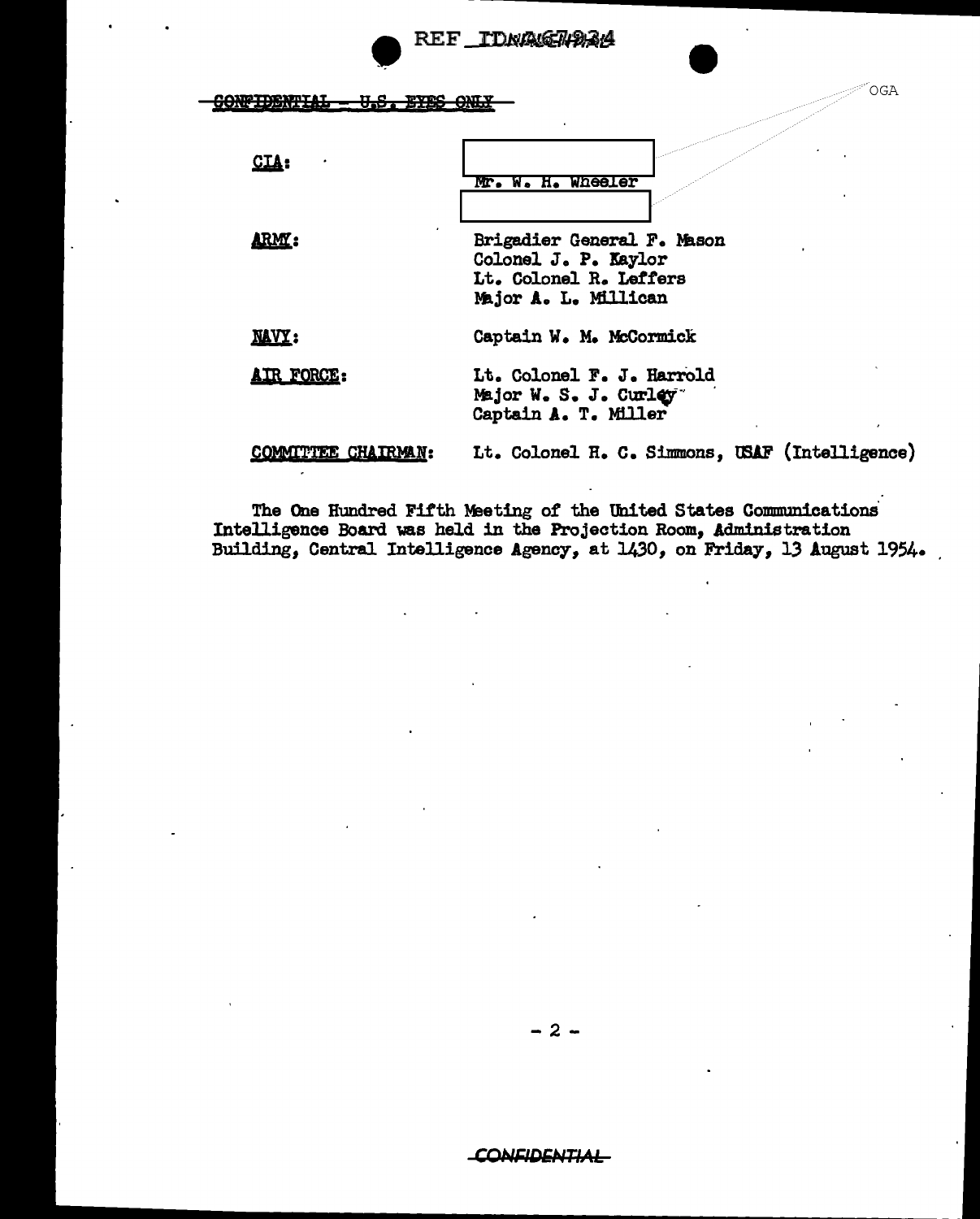RECOMEDENG4-934

CONFIDENTIAL - U.S. EYES ONLY

**THMTATTYE** 

### SUBJECT: NUMBER

USCIB: 5.2/53 Item 1 of the Agenda for the 105th Meeting of USCIB, held 13 August 1954.

·.Subject:

Approval of the Final Minutes of the 103rd and 104th Meetings.

•

The ACTING CHAIRMAN (GENERAL CABELL) asked if there were any corrections, questions or comments concerning subject minutes.

There being no substantive corrections, questions or comments, the ACTING CHAIRMAN declared subject minutes approved.

The ACTING CHAIRMAN suggested that Item 3 be considered before Item 2 owing to the fact that one member had sent word he would be late for the meeting and particularly wished to be present at the discussion of Item 2.

It was so agreed.

USCIB: 5.2/53

**CONFIDENTIAL**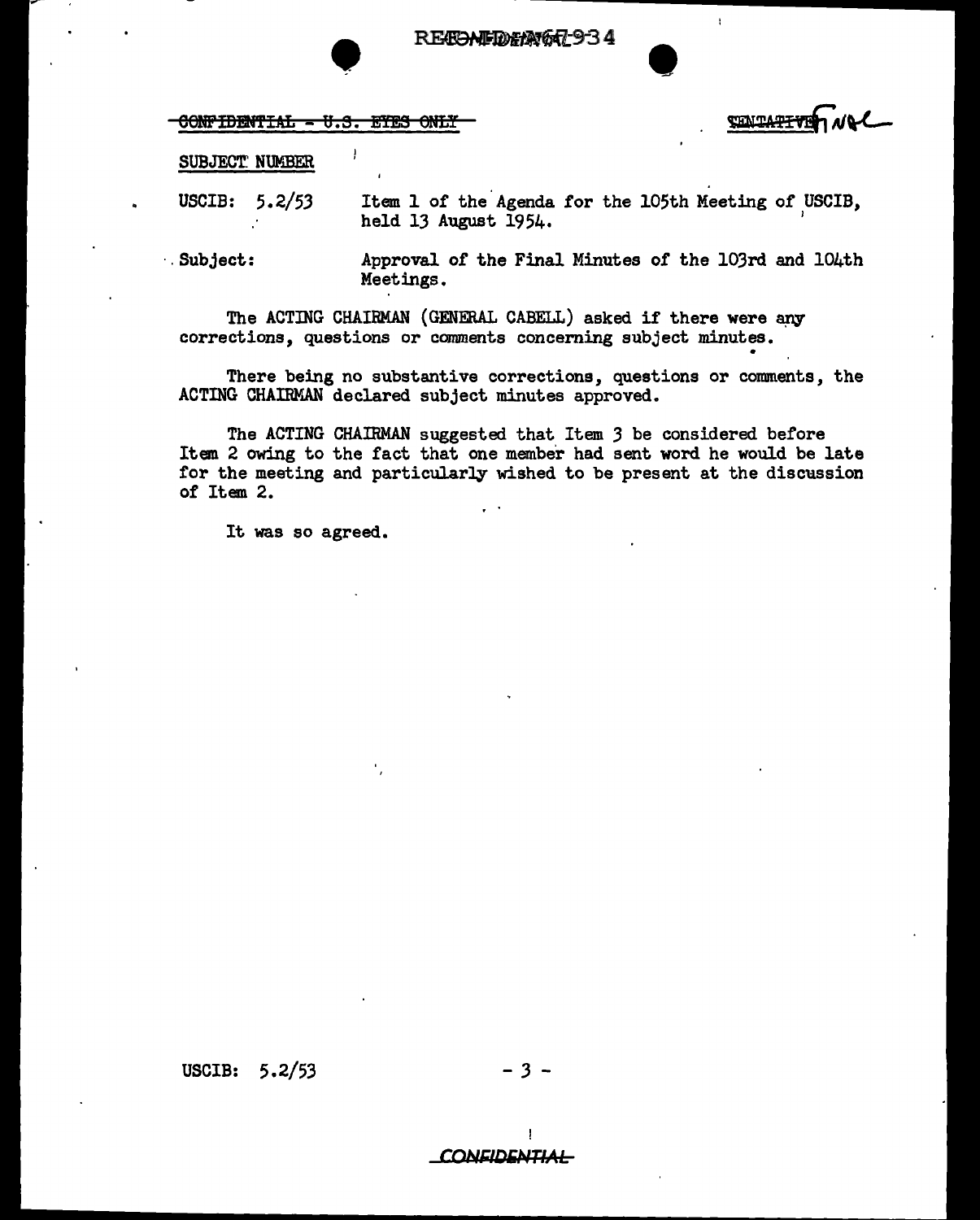

 $EO$  3.3(h)(2)  $PL 86-36/50$  USC 3605

•

JliJtl **Pr'-**

 $-TOP$  SECRET  $- U.S.$  EYES ONLY

## SUBJECT NUMBER

USCIB: 3.5/10 Item *3* of the Agenda for the 105th Meeting of USCIB, held on 13 August 1954.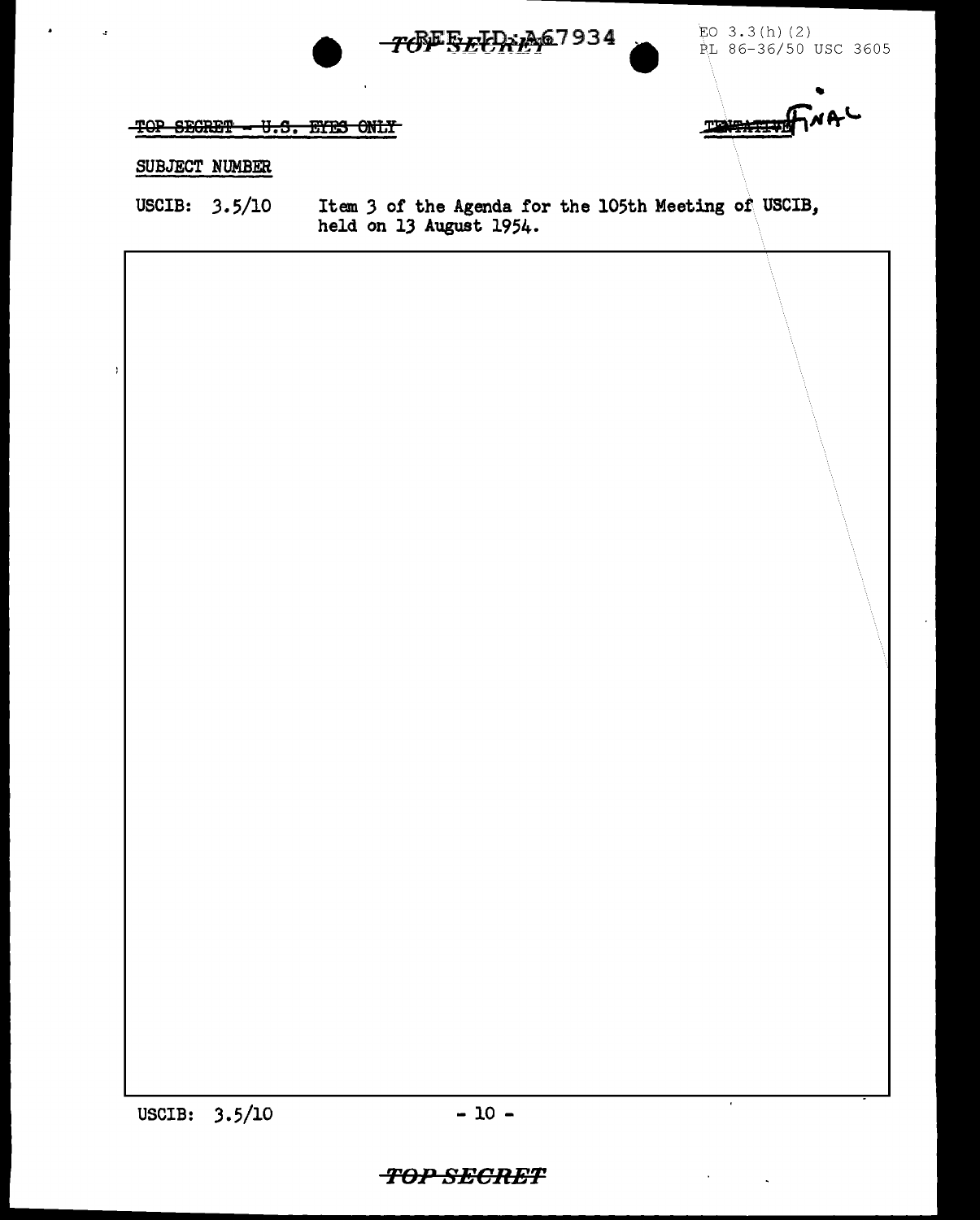

EO  $3.3(h)$  (2) PL 86-36/50 USC 3605

 $\bar{\chi}$ 

TOP SECRET - U.S. EYES ONLY

USCIB: 3.5/10

 $\ddot{z}$ 

# **TOP SECRET**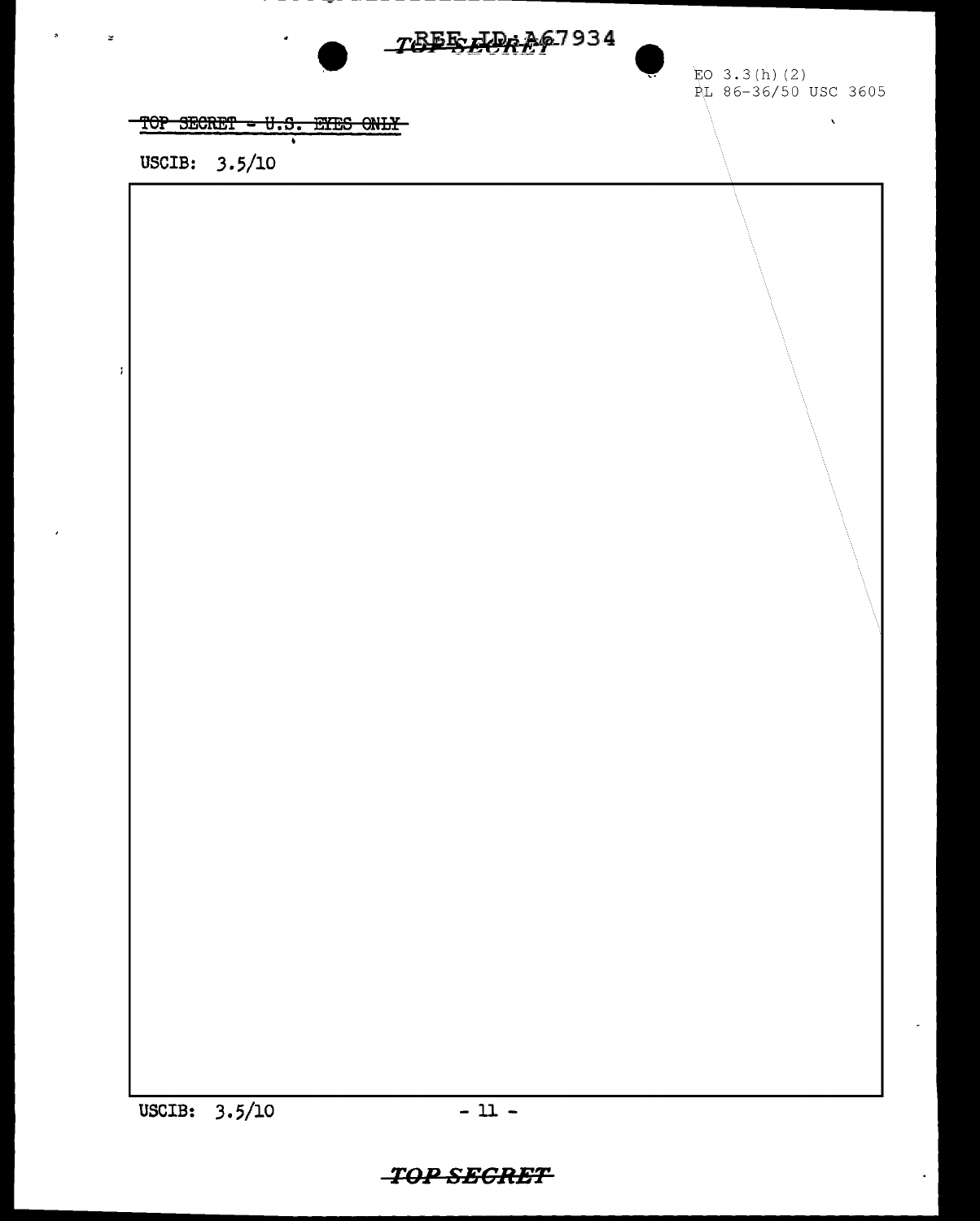# BEE SECTORS 934



TOP SECRET - U.S. EYES ONLY

USCIB: 3.5/10

 $\bar{z}$ 

 $\mathcal{A}$ 

USCIB: 3.5/10

# **TOP SECRET**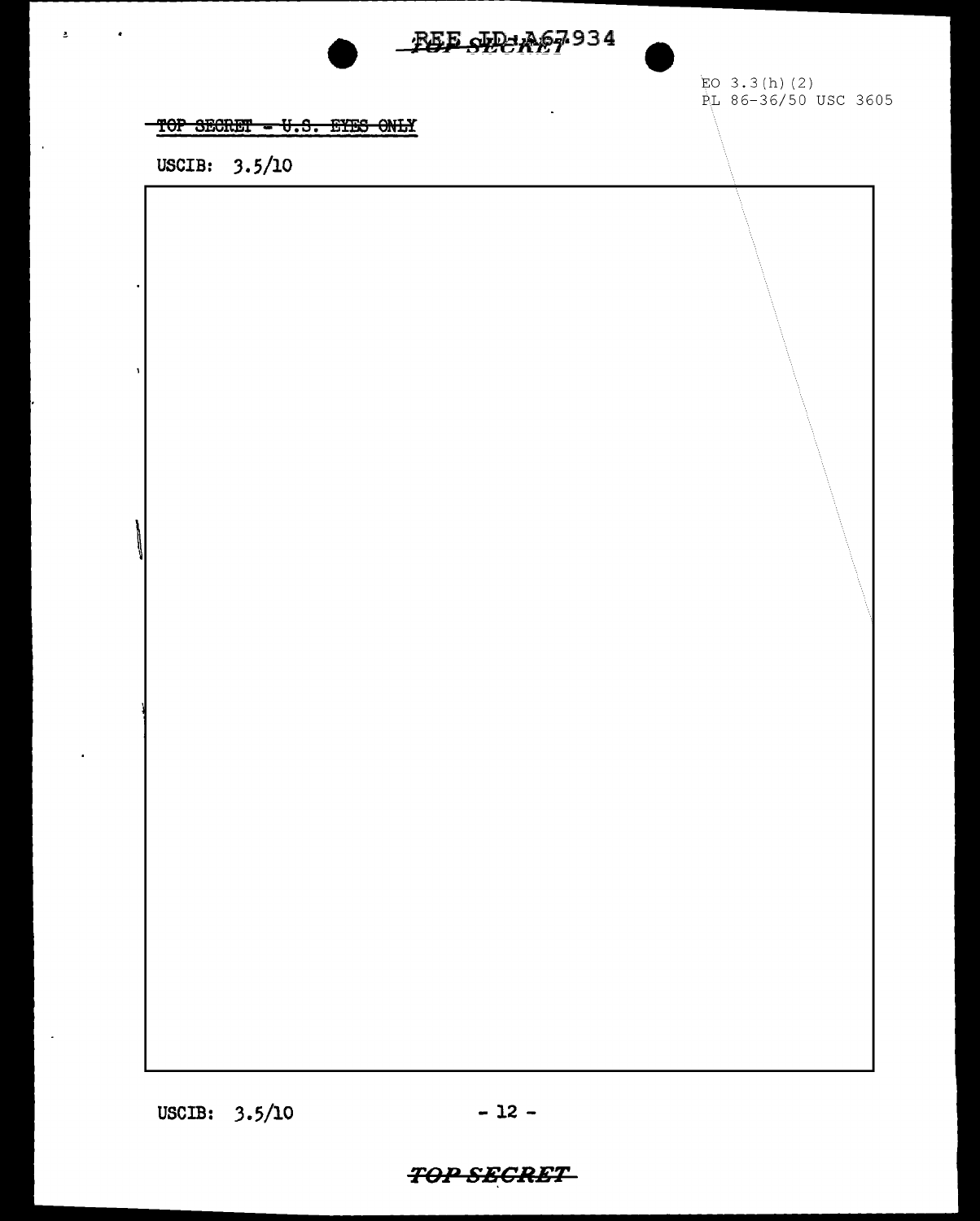

# TOP SECRET - U.S. ETES ONLY

 $\hat{\mathbf{z}}$ 

USCIB: 3.5/10

 $\mathbf{z}$ 

 $\epsilon$ 

 $\ddot{\phantom{a}}$  $\overline{1}$ 

 $\sqrt{\frac{1}{2}}$ 

EO  $3.3(h)$  (2) PL 86-36/50 USC 3605

USCIB: 3.5/10

# **TOP SECRET**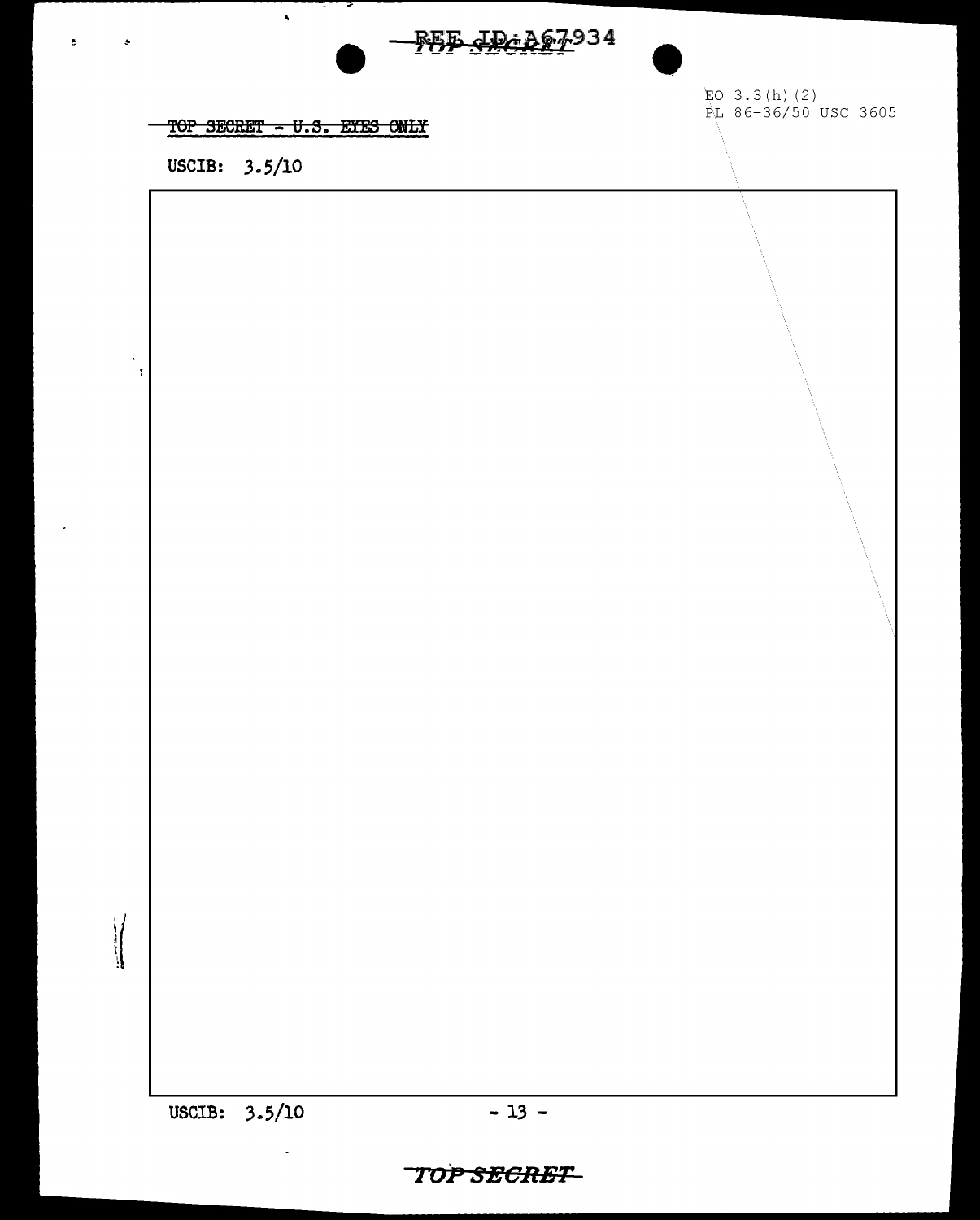

EO  $3.3(h)$  (2) RL 86-36/50 USC 3605

## TOP SECRET - U.S. EYES ONLY

USCIB: 3.5/10

 $\Delta$ 

 $\bullet$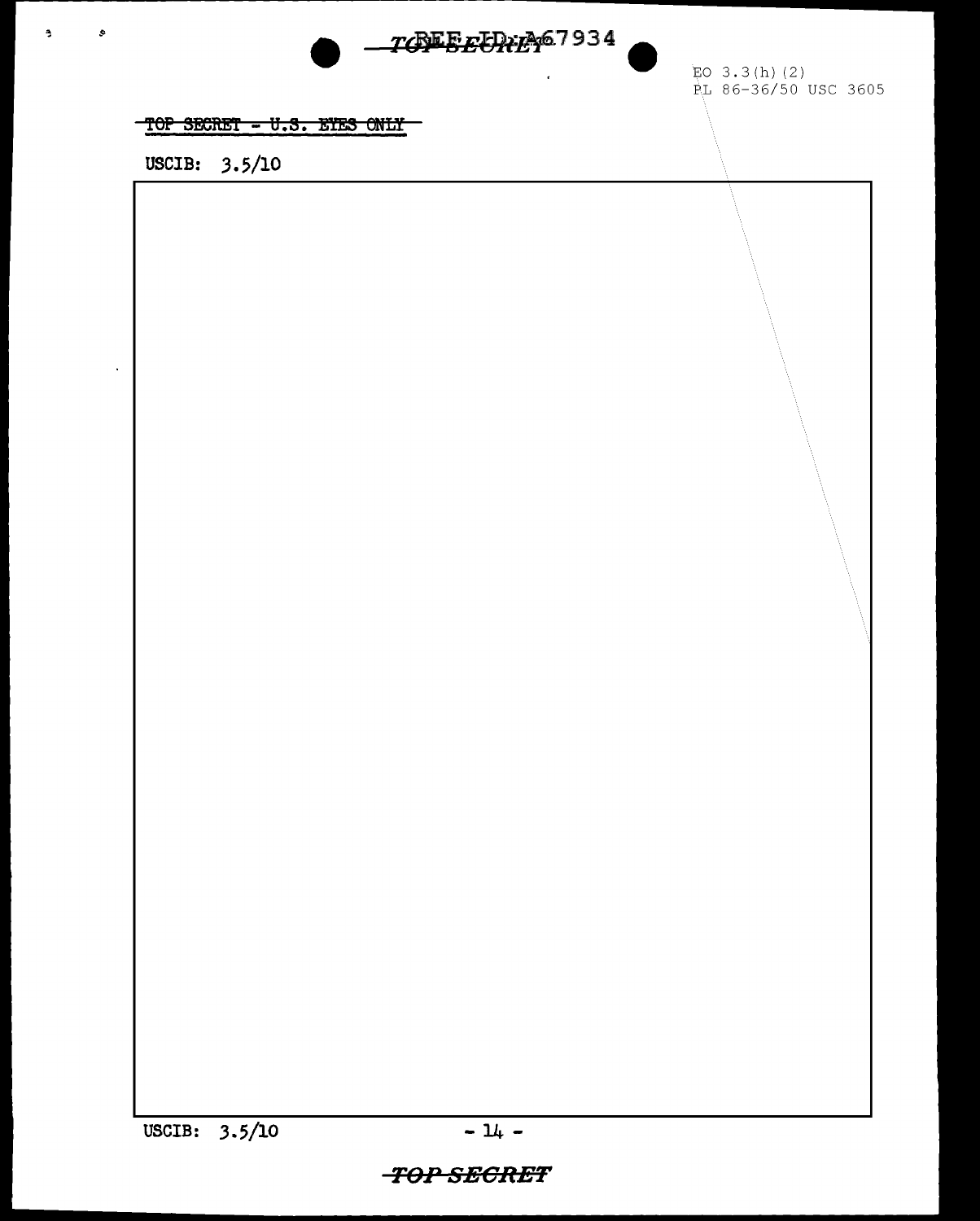

TOP SECRET - U.S. EYES ONLY

USCIB: 3.5/10

 $\frac{1}{2}$   $\frac{1}{2}$ 

 $\overline{1}$ 

 $\ddot{\phantom{0}}$ 

EO  $3.3(h)$  (2) PL 86-36/50 USC 3605

USCIB:  $3.5/10$ 

## **TOP SEGRET**